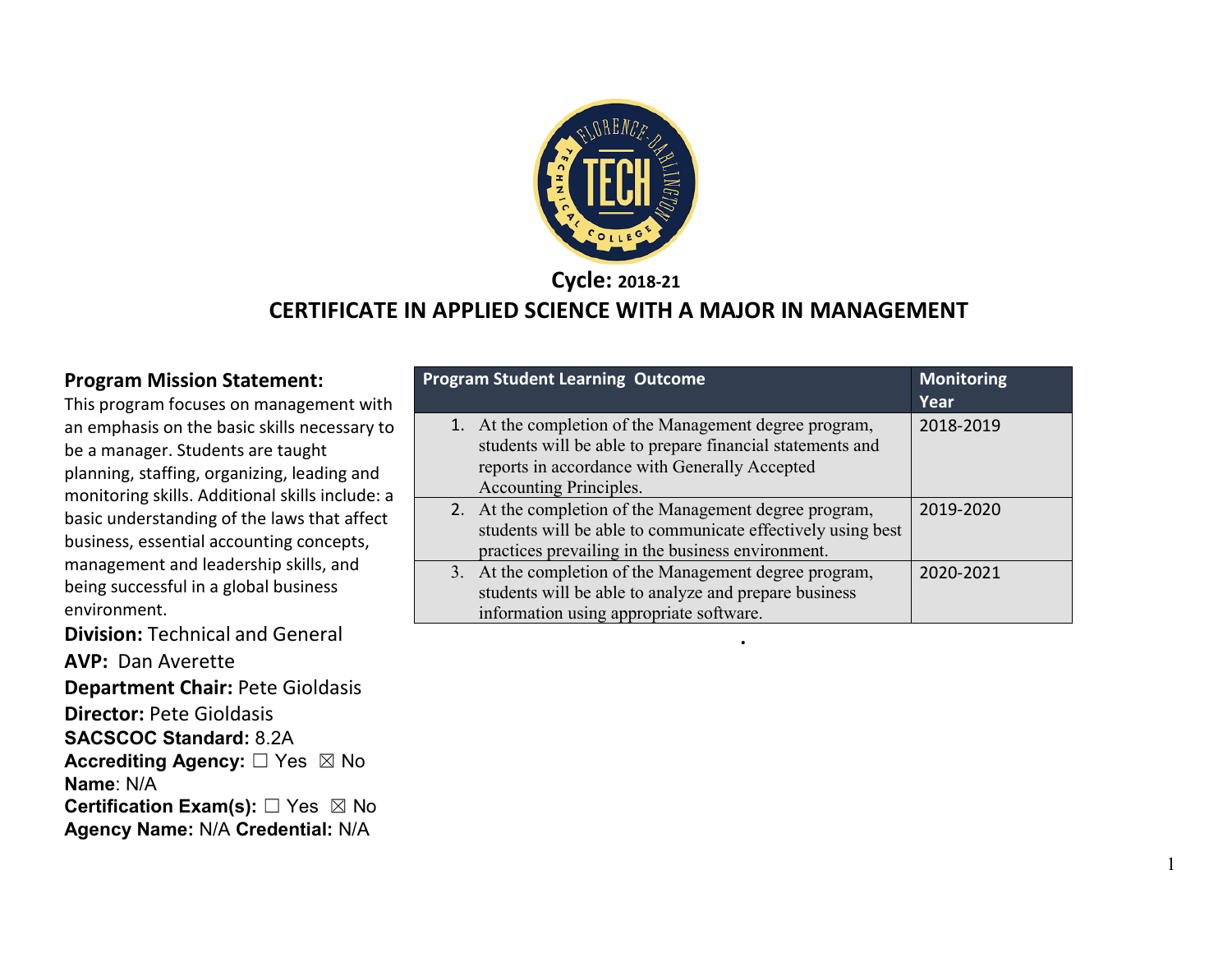## **STUDENT LEARNING OUTCOMES FOR CAS.MGTC – 2018-2019**

| A. Program<br><b>Student Learning</b><br><b>Outcomes</b>                                                                                                                                                             | <b>B.</b> What<br>courses are<br><b>PSLOs</b><br>Assessed.                     | C. Methods for<br><b>Outcomes</b><br><b>Assessment</b>                                                   | <b>D. Expected Level</b><br>of Program<br>Performance                       | E. Data<br><b>Collection</b>                                                                  | F. Results                                                                                                                                                                                                                    | <b>G. Plan For Improvement</b>                                                                                                                                                                                                                                                                                                            |
|----------------------------------------------------------------------------------------------------------------------------------------------------------------------------------------------------------------------|--------------------------------------------------------------------------------|----------------------------------------------------------------------------------------------------------|-----------------------------------------------------------------------------|-----------------------------------------------------------------------------------------------|-------------------------------------------------------------------------------------------------------------------------------------------------------------------------------------------------------------------------------|-------------------------------------------------------------------------------------------------------------------------------------------------------------------------------------------------------------------------------------------------------------------------------------------------------------------------------------------|
| What should the<br>graduates of your<br>program be able to<br>do?                                                                                                                                                    | Where do you<br>see evidence<br>that the<br>student can<br>do these<br>things? | How does your<br>program evaluate<br>student/graduate<br>skills/abilities?                               | What is the expected<br>level of student<br>performance for the<br>program? | When will you<br>collect the data<br>needed to evaluate<br>the performance of<br>the program? | What are the<br>results of the<br>evaluation?<br>NOTE: include<br>student ratio with<br>all results.                                                                                                                          | How will you use this information<br>to improve the program?                                                                                                                                                                                                                                                                              |
| At the completion of<br>the Management<br>degree program,<br>students will be able<br>to prepare financial<br>statements and<br>reports in accordance<br>with Generally<br><b>Accepted Accounting</b><br>Principles. | ACC 111 -<br>Organizational<br>Accounting                                      | Practice Set Test to<br>demonstrate the<br>ability to prepare<br>financial<br>statements and<br>reports. | 70% of students will<br>achieve 70% or more<br>on the Practice Set<br>Test. | Spring 2019                                                                                   | 78% of students<br>(32 out of 41)<br>achieved 70% or<br>more on the<br>Practice Set Test.<br>The lowest score<br>for this artifact<br>was 8% and the<br>highest was 100%.<br>The cohort<br>average for this<br>event was 83%. | The expected level of learning was<br>met.<br>Plan for continuous improvement:<br>Continue to utilize Pearson's<br>MyAccountingLab for immediate<br>feedback to illustrate and master<br>concepts.<br>Continue to spend class time on<br>the ACC 111 Practice Set to<br>monitor individual progress and<br>provide instructional support. |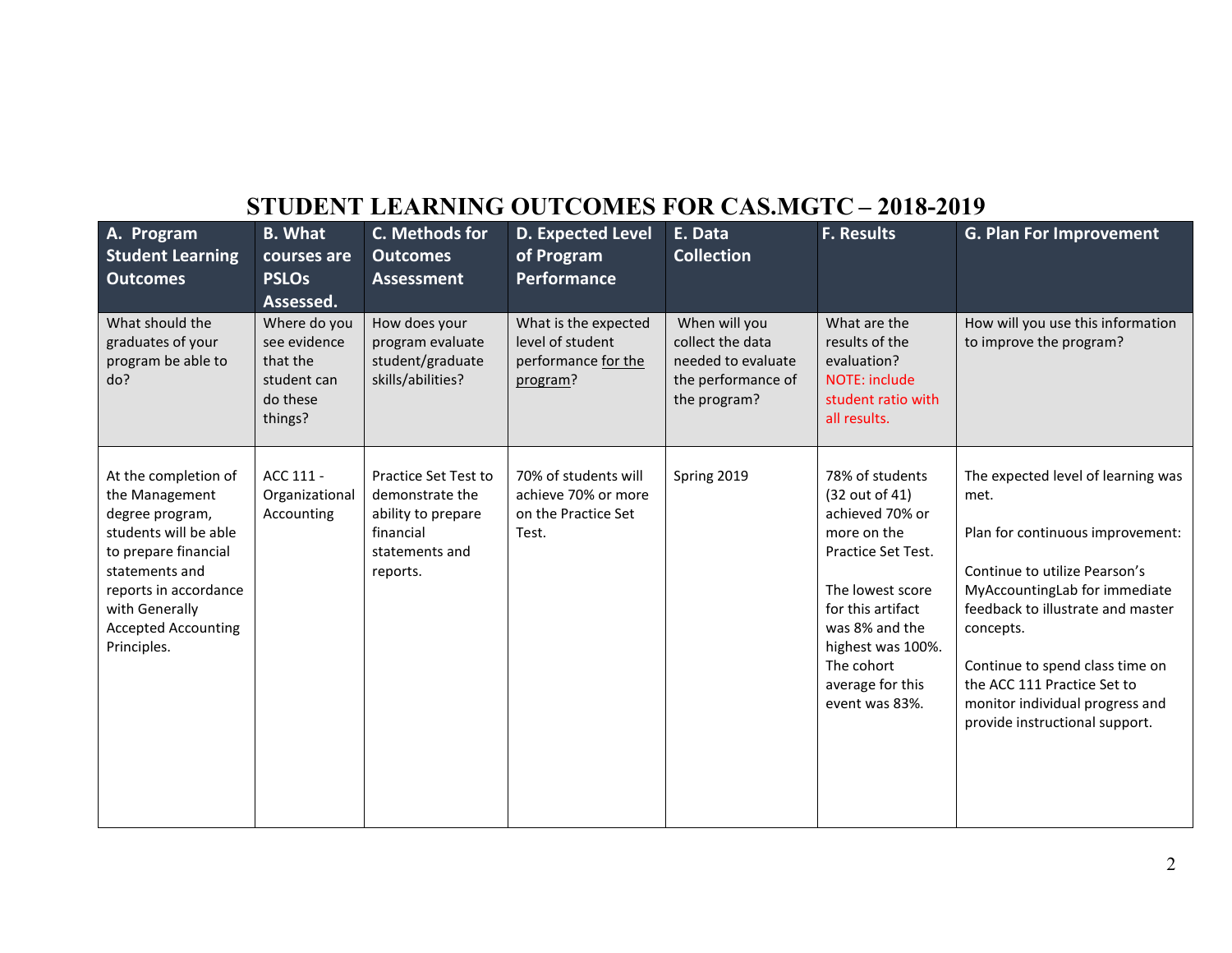# **STUDENT LEARNING OUTCOMES FOR CAS.MGTC – 2019-2020**

| A. Program                           | <b>B.</b> What      | C. Methods for                    | <b>D. Expected Level</b>                 | <b>E. Data Collection F. Results</b> |                                | <b>G. Plan For Improvement</b>                               |
|--------------------------------------|---------------------|-----------------------------------|------------------------------------------|--------------------------------------|--------------------------------|--------------------------------------------------------------|
| <b>Student Learning</b>              | courses             | <b>Outcomes</b>                   | of Program                               |                                      |                                |                                                              |
| <b>Outcomes</b>                      | are PSLOs           | Assessment                        | <b>Performance</b>                       |                                      |                                |                                                              |
|                                      | Assessed.           |                                   |                                          |                                      |                                |                                                              |
| What should the<br>graduates of your | Where do<br>you see | How does your<br>program evaluate | What is the expected<br>level of student | When will you<br>collect the data    | What are the<br>results of the | How will you use this information<br>to improve the program? |
| program be able to                   | evidence            | student/graduate                  | performance for the                      | needed to evaluate                   | evaluation?                    |                                                              |
| do?                                  | that the            | skills/abilities?                 | program?                                 | the performance of                   | NOTE: include                  |                                                              |
|                                      | student can         |                                   |                                          | the program?                         | student ratio with             |                                                              |
|                                      | do these            |                                   |                                          |                                      | all results.                   |                                                              |
|                                      | things?             |                                   |                                          |                                      |                                |                                                              |
|                                      |                     |                                   |                                          |                                      | 100% of students               | The expected level of learning was                           |
| At the completion of                 | MGT 101-            | Chapter 15                        | 70% of students will                     | Spring 2020                          | (32 out of 32)                 | met.                                                         |
| the Management                       | Principles of       | Communications                    | demonstrate effective                    |                                      | made a 70% or                  |                                                              |
| degree program,                      | Management          | Assignment;                       | writing                                  |                                      | more on the                    | Plan for continuous improvement:                             |
| students will be able                |                     | assignment to                     | communication by                         |                                      | Managing                       |                                                              |
| to communicate                       |                     | demonstrate to                    | achieving 70% of in                      |                                      | Communications                 | Since all the students met the                               |
| effectively using best               |                     | communicate                       | the writeup of a news                    |                                      | assignment.                    | threshold, the assignment will be                            |
| practices prevailing                 |                     | effective                         | article.                                 |                                      |                                | made more challenging. The                                   |
| in the business                      |                     | communication.                    |                                          |                                      | The lowest score               | students will be required to find                            |
| environment.                         |                     |                                   |                                          |                                      | for this artifact              | three articles about the same                                |
|                                      |                     |                                   |                                          |                                      | was 70% and the                | management issue and discuss the                             |
|                                      |                     |                                   |                                          |                                      | highest was 88%.               | similarities and differences                                 |
|                                      |                     |                                   |                                          |                                      | The cohort                     | between them.                                                |
|                                      |                     |                                   |                                          |                                      | average for this               |                                                              |
|                                      |                     |                                   |                                          |                                      | event was 80%.                 |                                                              |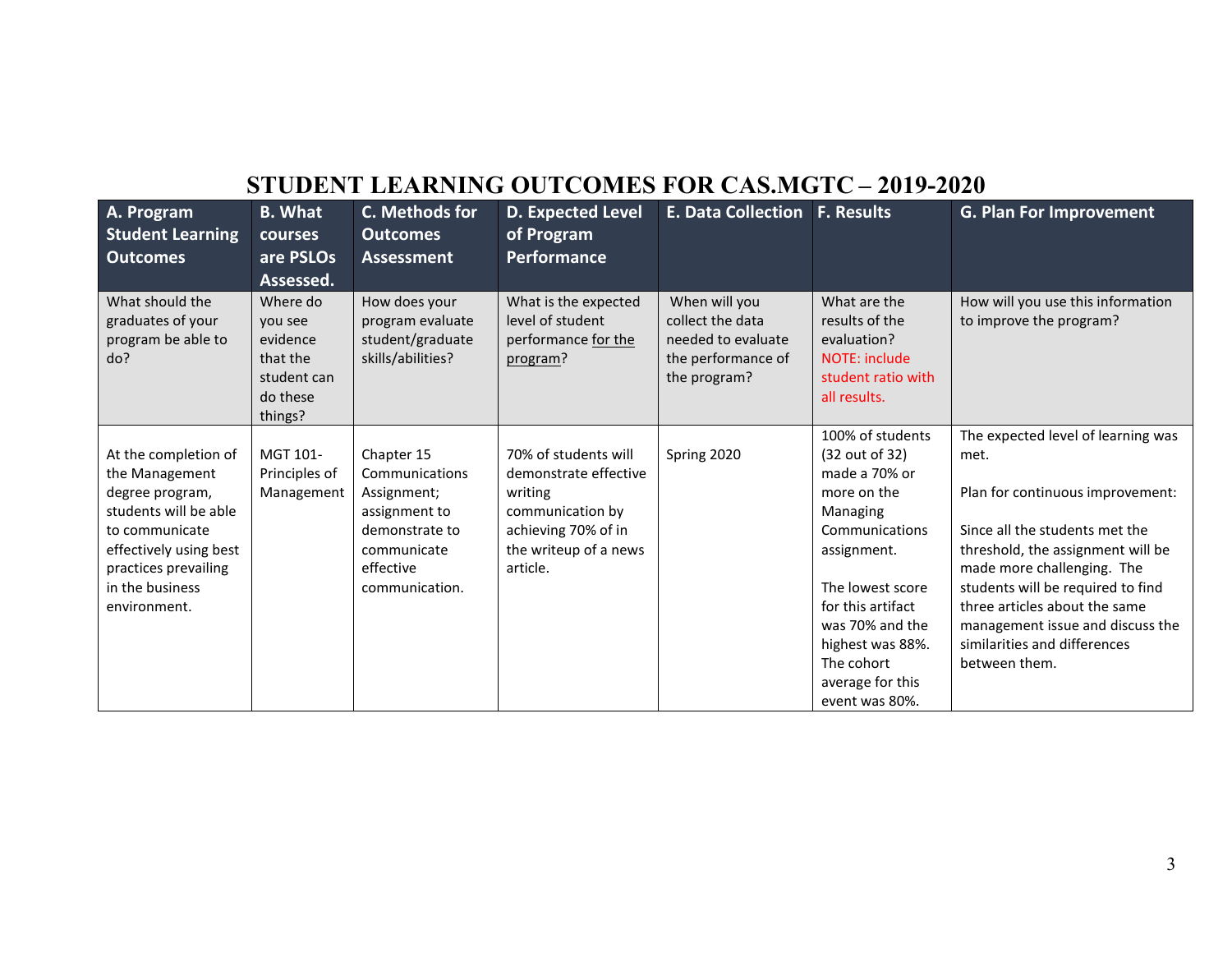| STUDENT LEARNING OUTCOMES FOR CAS.MGTC – 2020-2021                                                                                                                     |                                                                                   |                                                                                                                                                   |                                                                                                                                                                                                                                                                        |                                                                                               |                                                                                                                                                                                                                                |                                                                                                                                                                                                                                                                                                                                                                                          |
|------------------------------------------------------------------------------------------------------------------------------------------------------------------------|-----------------------------------------------------------------------------------|---------------------------------------------------------------------------------------------------------------------------------------------------|------------------------------------------------------------------------------------------------------------------------------------------------------------------------------------------------------------------------------------------------------------------------|-----------------------------------------------------------------------------------------------|--------------------------------------------------------------------------------------------------------------------------------------------------------------------------------------------------------------------------------|------------------------------------------------------------------------------------------------------------------------------------------------------------------------------------------------------------------------------------------------------------------------------------------------------------------------------------------------------------------------------------------|
| A. Program<br><b>Student Learning</b><br><b>Outcomes</b>                                                                                                               | <b>B.</b> What<br>courses<br>are PSLOs<br>Assessed.                               | C. Methods for<br><b>Outcomes</b><br><b>Assessment</b>                                                                                            | <b>D. Expected Level</b><br>of Program<br>Performance                                                                                                                                                                                                                  | <b>E. Data Collection F. Results</b>                                                          |                                                                                                                                                                                                                                | <b>G. Plan For Improvement</b>                                                                                                                                                                                                                                                                                                                                                           |
| What should the<br>graduates of your<br>program be able to<br>do?                                                                                                      | Where do<br>you see<br>evidence<br>that the<br>student can<br>do these<br>things? | How does your<br>program evaluate<br>student/graduate<br>skills/abilities?                                                                        | What is the expected<br>level of student<br>performance for the<br>program?                                                                                                                                                                                            | When will you<br>collect the data<br>needed to evaluate<br>the performance of<br>the program? | What are the<br>results of the<br>evaluation?<br><b>NOTE: include</b><br>student ratio with<br>all results.                                                                                                                    | How will you use this information<br>to improve the program?                                                                                                                                                                                                                                                                                                                             |
| At the completion of<br>the Management<br>degree program,<br>students will be able<br>to analyze and<br>prepare business<br>information using<br>appropriate software. | MGT 206 -<br>Management<br>Spreadsheets                                           | Capstone Excel<br>Project to<br>demonstrate the<br>ability to analyze<br>and prepare<br>business<br>information using<br>appropriate<br>software. | 70% of the MGT 206<br>students during the<br>fall semester will<br>successfully complete<br>the capstone excel<br>project that<br>demonstrates the<br>ability to analyze and<br>prepare business<br>information using<br>appropriate software<br>with a 70% of higher. | <b>Fall 2020</b>                                                                              | 81% of students<br>(13 out of 16)<br>made 70% or more<br>on the Excel<br>Capstone Project.<br>The lowest score<br>for this artifact<br>was 0% and the<br>highest was 100%.<br>The cohort<br>average for this<br>event was 71%. | The expected level of learning was<br>met.<br>Plan for continuous improvement:<br>Continue to utilize Cengage's SAM<br>intermediate and advanced excel<br>step by step projects that provide<br>immediate feedback to help<br>master concepts.<br>Continue to use Cengage's SAM<br>training videos to show individual<br>steps that help provide students<br>mastery of excel functions. |

## **STUDENT LEARNING OUTCOMES FOR CAS.MGTC – 2020-2021**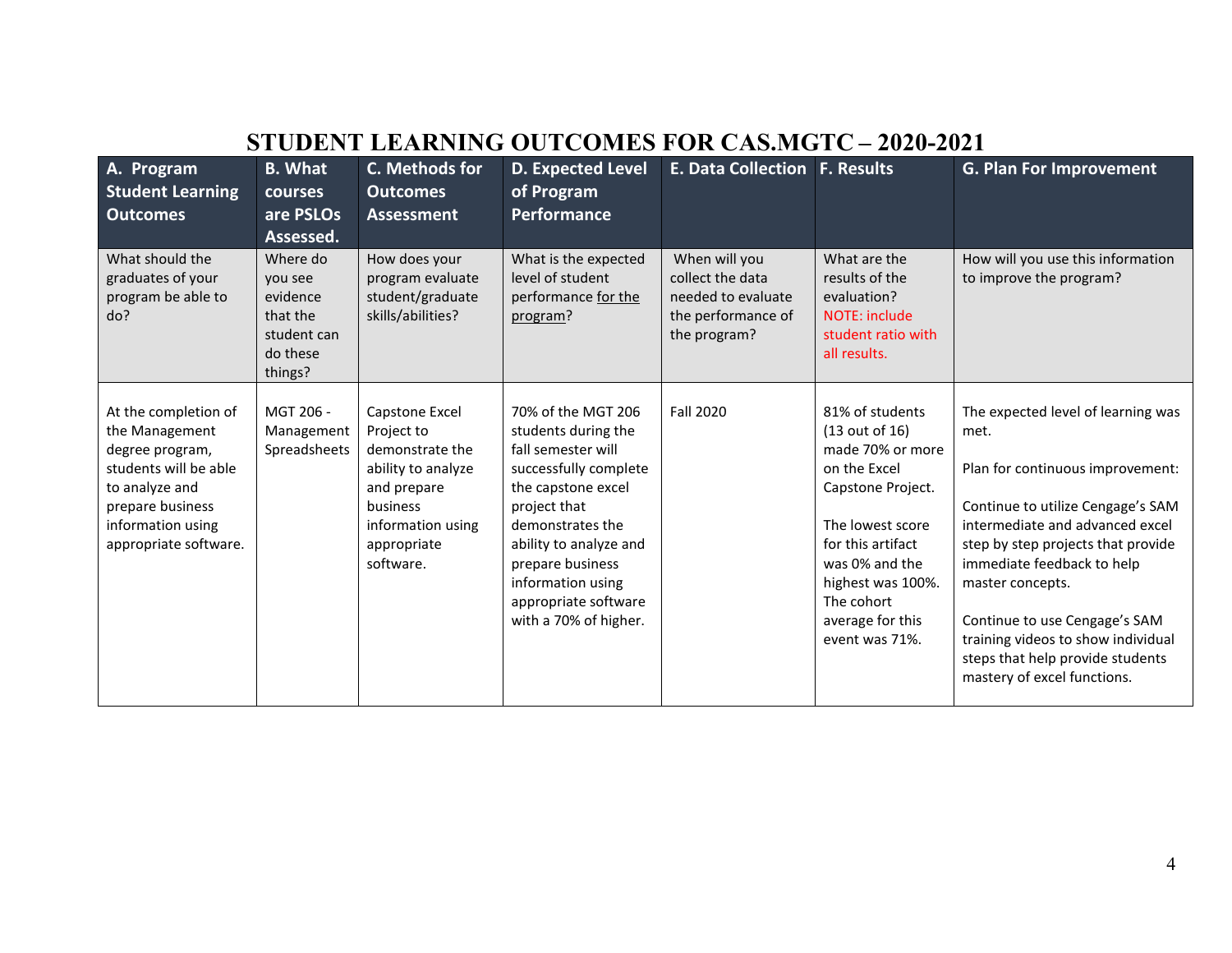### **CONTINUOUS STUDENT IMPROVEMENT**

From 2018 to 2021 faculty worked on continuous improvement goals established by the department and approved by the College. All three of the PSLOs met the threshold set by the college and we are excited to work hard during the 2021-2024 years in order to improve the same goals set up the department and the College.

In order to improve the effectiveness of the teaching of the ACC 111, the instructor uses the homework assignments to identify students' weaknesses. By having a better understanding where students need help, the instructor has been more effective in preparing the students for their Practice Set. The Practice Set is a cumulative test for the course.

During these past three years, the department has made a few changes to streamline and enhanced this certificate for higher success rates. We have put in place semester layouts including a summer semester where classes are now offered when they are scheduled only. This certificate now can be completed in one academic year (3 semesters Fall, Spring and Summer) while in the past it was schedule for 2 years (Fall, Spring, Fall, and Spring). We have added more transfer courses in this Certificate such as BUS 101 (Introduction to Business) and CPT 170 (Micro Computer Applications). We took the recommendation of our Advisory and DACUM committees and we added more Excel into our program with the addition of the MGT 206 (Managing Spreadsheets) class.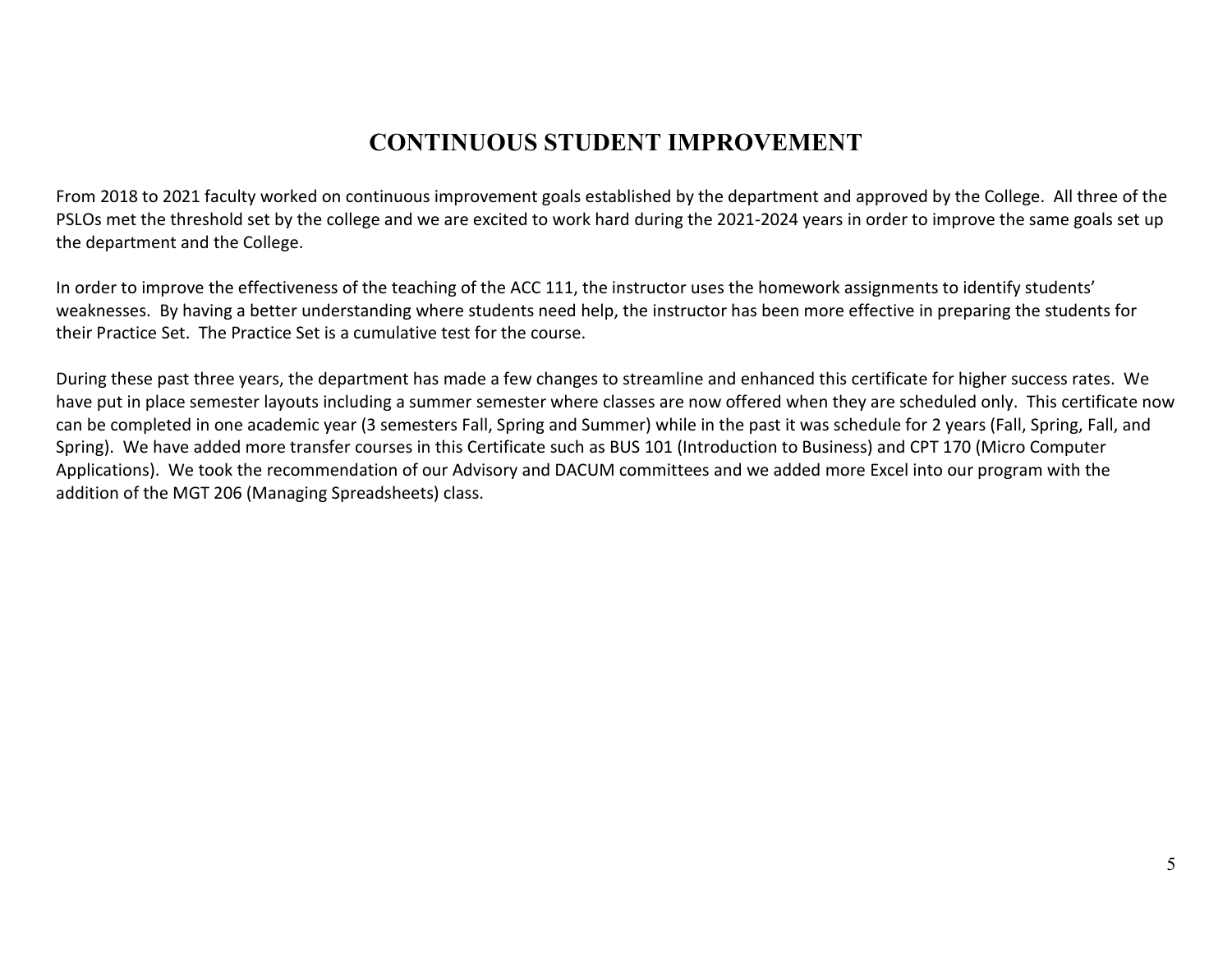#### **PROGRAM VITAL STATISTICS**

| <b>Indicator</b>                                                  | <b>Trend Analysis</b>                                                                                                                                                                                                              | <b>Action Plans</b>                                                                                                                                                                               |
|-------------------------------------------------------------------|------------------------------------------------------------------------------------------------------------------------------------------------------------------------------------------------------------------------------------|---------------------------------------------------------------------------------------------------------------------------------------------------------------------------------------------------|
| <b>Program Enrollment Trends</b><br>60<br>50                      | Enrollment has been trending down<br>across all colleges and degrees. In<br>this case many students that receive<br>this certificate do not claim it as their<br>listed major is the Management<br>Degree and not the Certificate. | As you will see in the below<br>analysis, this certificate being a<br>staggered to the Accounting<br>Degree does not get claimed<br>often as the students still<br>receive it when they graduate. |
| 40<br>30                                                          |                                                                                                                                                                                                                                    |                                                                                                                                                                                                   |
| 20                                                                |                                                                                                                                                                                                                                    |                                                                                                                                                                                                   |
| 10                                                                |                                                                                                                                                                                                                                    |                                                                                                                                                                                                   |
| n<br>$2017 - 2018$<br>■ 2018-2019<br>$2019 - 2020$<br>■ 2020-2021 |                                                                                                                                                                                                                                    |                                                                                                                                                                                                   |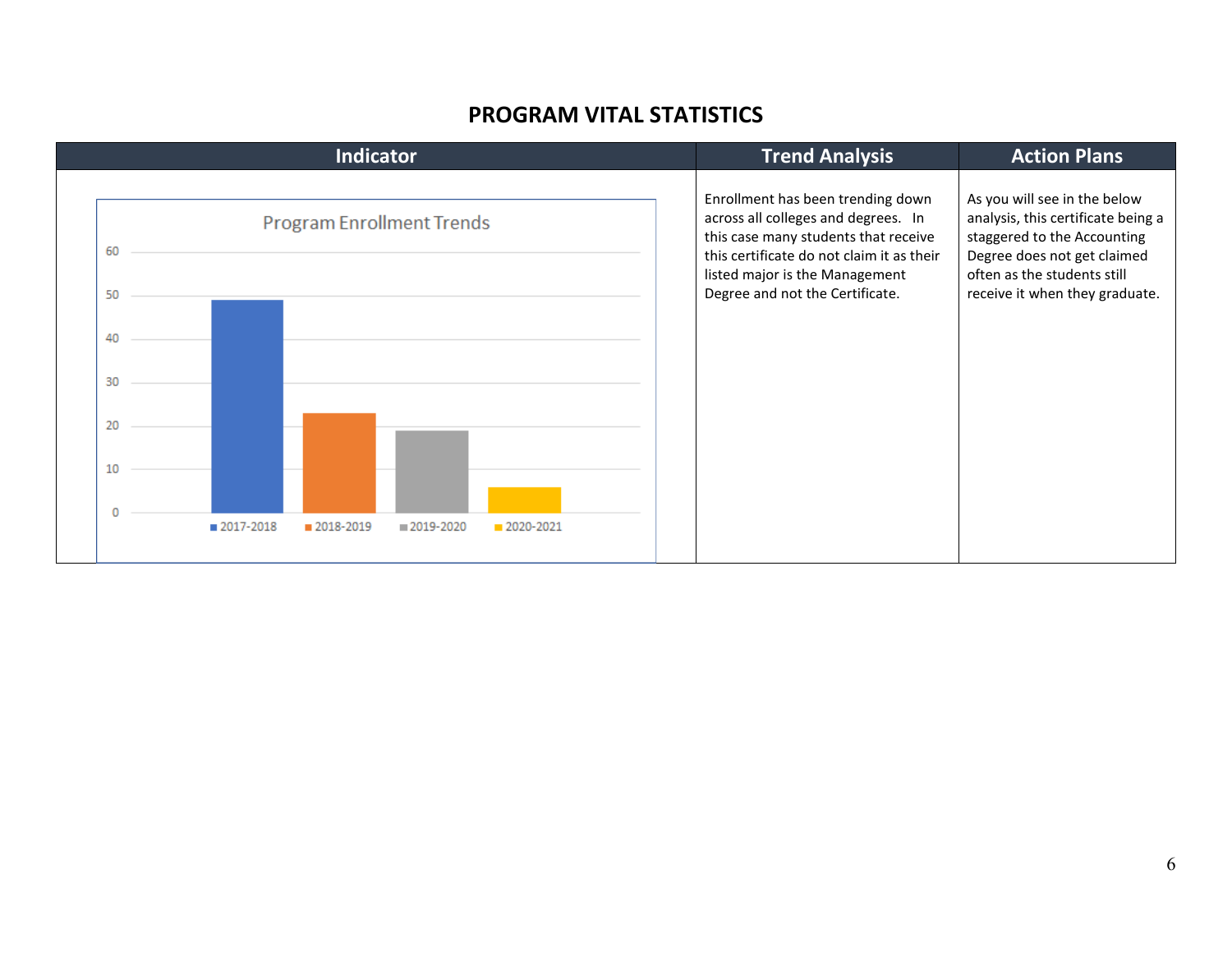| <b>Indicator</b>                                                            | <b>Trend Analysis</b>                                                                                            | <b>Action Plans</b>                                                                                                                                          |
|-----------------------------------------------------------------------------|------------------------------------------------------------------------------------------------------------------|--------------------------------------------------------------------------------------------------------------------------------------------------------------|
| <b>Fall to Spring Persistence</b><br>100%<br>80%<br>60%<br>40%<br>20%<br>0% | Our persistence rate from Fall to<br>Spring has been increasing during the<br>last three of the past four years. | The department has<br>introduced semester layouts<br>starting 2021 Fall that was not<br>the case before and that will<br>help with persistence even<br>more. |
| ■ 2017-2018<br>2018-2019<br>■2019-2020<br>2020-2021                         |                                                                                                                  |                                                                                                                                                              |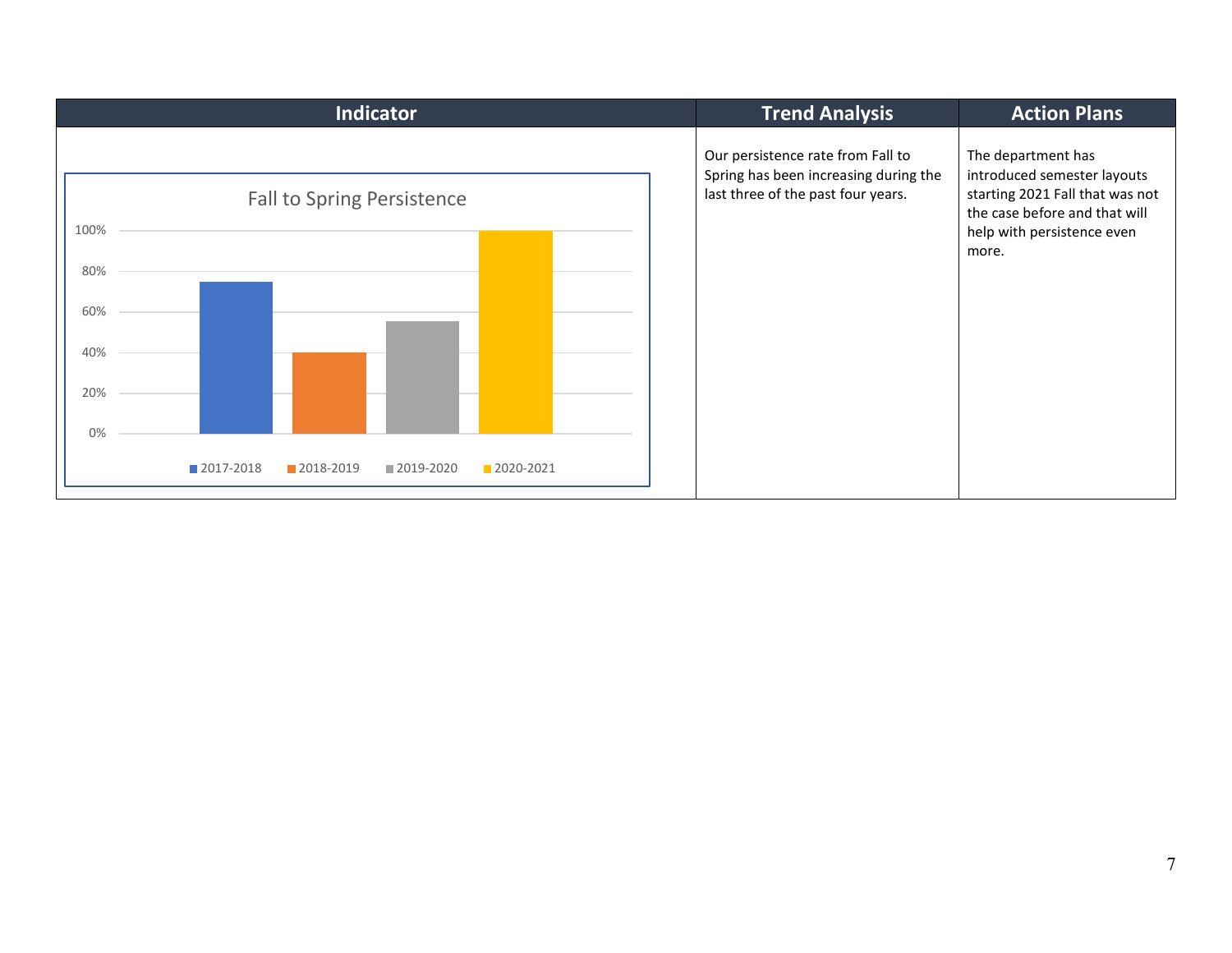